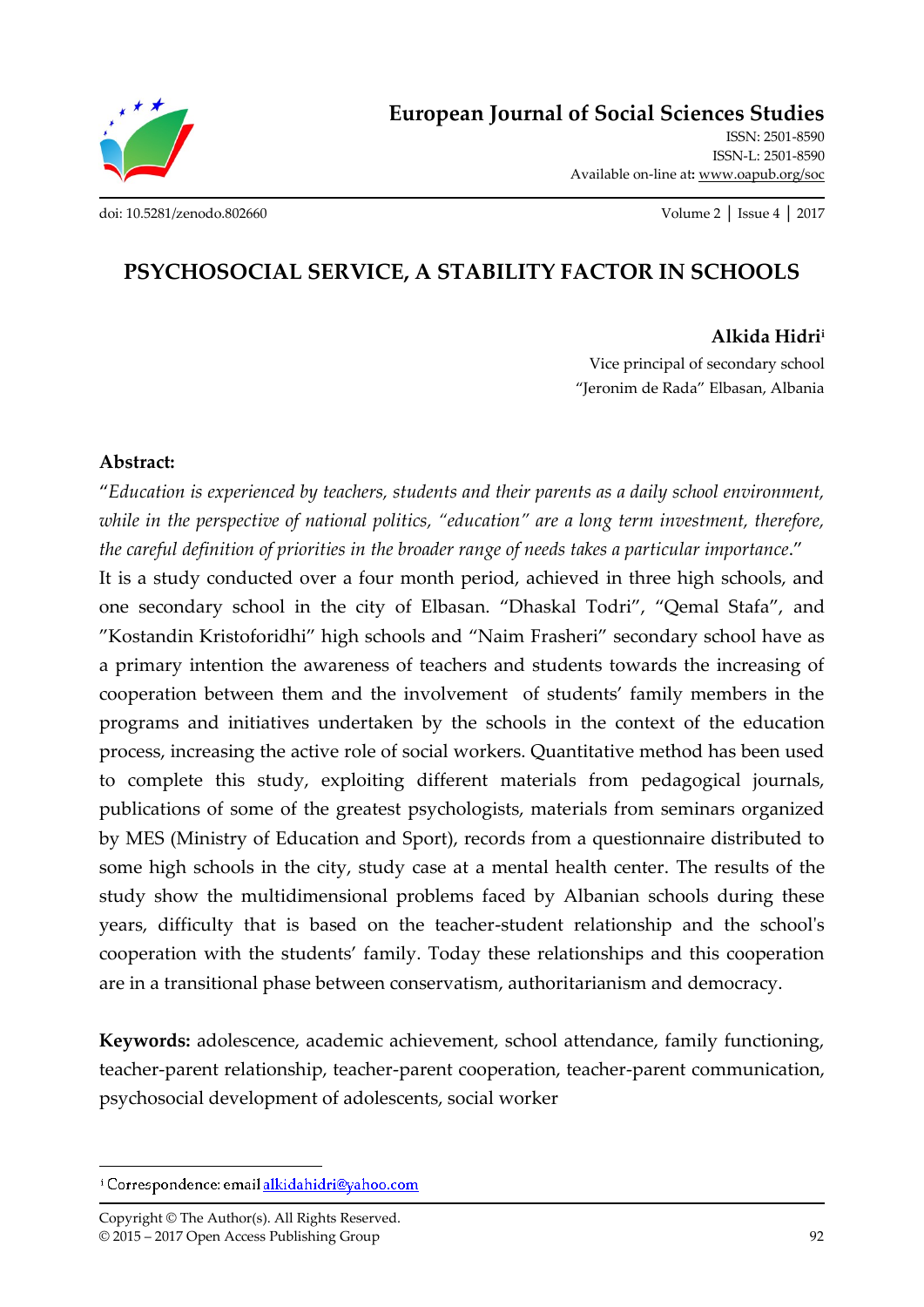### **1. Introduction**

The long communist dictatorship, combined with a full isolation from the other part of the world, has caused some grave consequences on the human psychology, organizational structures and on all the types of infrastructure in Albania. The history of the Albanian education these last years is still under the dominative influence of Hoxha's regime. After the winter of 90-91, the request for stability in an unstable political and economic context has been a concern for the local and international community. During those troubled years, the skill of the government to lead the country has been questioned, but now, a careful optimism is being shown.

Nowadays, education does not seem like a decisive contributor for the overall development of the country. There is a huge gap between the theory and the practice of the democracy. As an experienced teacher has said: "*The cultural heritage of five decades of authoritarianism and passivity continues to define the everyday life in its education and management*".

Opposite these needs, the social service workers must have an active engagement as important actors in the educational process, to ease the difficulties that our schools are facing nowadays. The democratic society is the reflection of the Western civilization virtues, the society that guarantees freedom and human rights. By following this way, there are a lot of things that should be done. This can be noticed in any interpersonal or institutional relationship. The school is also part of this reality because it is the most important place for the education of the next generation.

This paper unfolds and makes efforts to explore the multidimensional problems that the Albanian schools are facing these years, problems that consist on teacherstudent relationship and on the cooperation between the school and family. Nowadays, these relationships are in a transitional phase between conservatism, authoritarianism and democracy.

The improvement of these relationships is conditioned, apart from other reasons, by the recognition and acknowledges of the characteristics of the adolescent's personality who is experiencing the crisis of identity, fights to be considered and treated as an adult, doubts all the moral norms and values, supports the new trends etc. Educational work with an adolescent will never be successful without knowing and supporting him/her on his/her positive aspects, without forgetting that his social sense constitutes the "barometer of normality".

Our teaching and learning system will not only be reduced to the preservation and development of scholars' intellectual curiosity but also to their ability to learn independently, to think in an ecliptic way, to understand the complexity of the social world, to recognize and accept the individuals of other countries, to develop the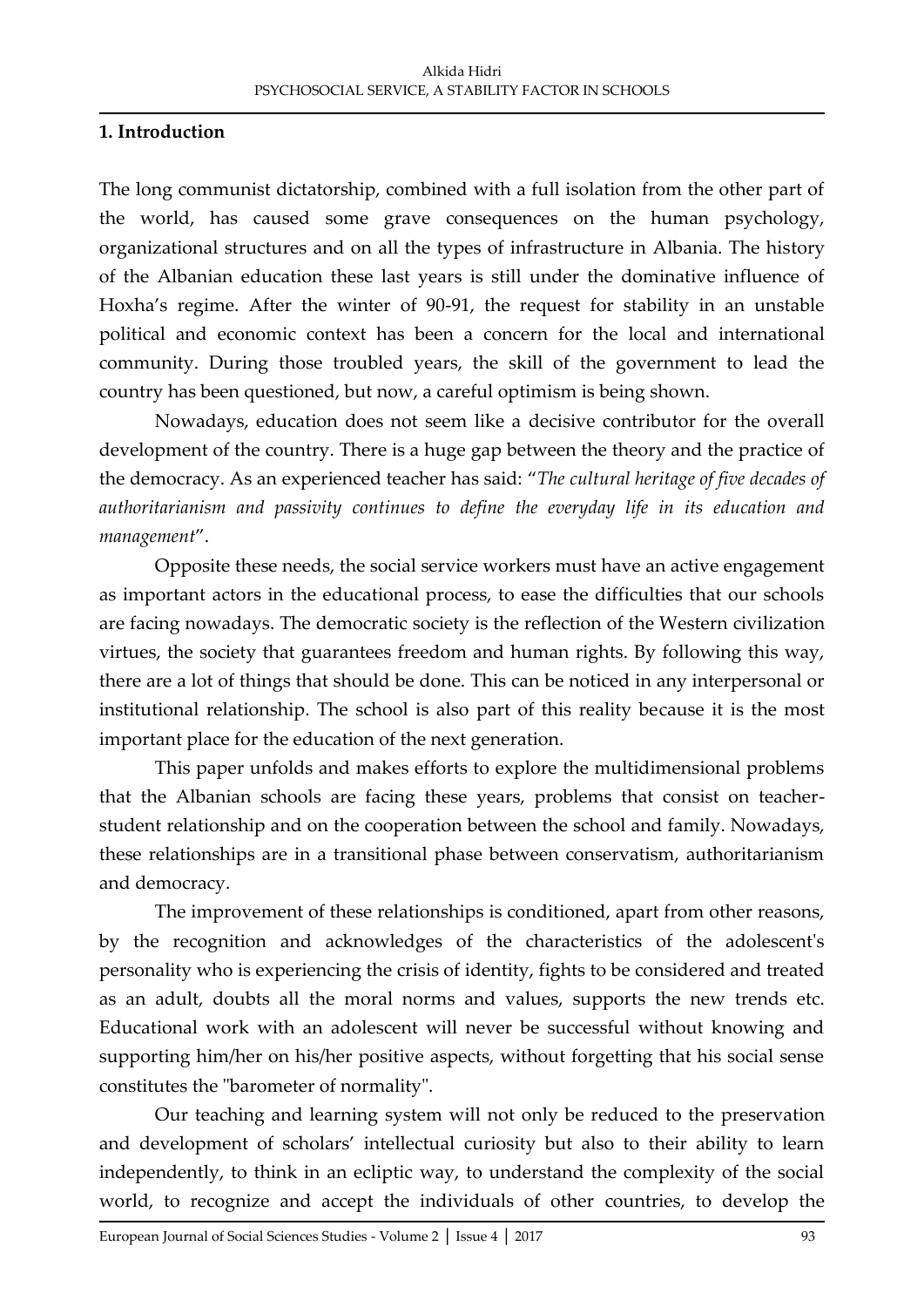individuality and the perception of common European and world values. The achievement of these high goals becomes a reality when at the educator are synchronized enthusiasm, dedication and work with certain goals to select, undertake and implement (under real class conditions) theoretical thinking and advanced educational experience of the most developed countries. The internet cannot coexist with the didascalism of teachers and neither can coexist with students who do not know how to learn.

It is obvious that the recidivism of this philosophy of education is still alive in our school today. Data collected from a survey conducted with adolescents testify the lack of co-operation between teachers and students, teachers are not interested regarding their problems, are conflicting and cold, often behaving harsh, their methodical progress in classroom , in most cases, does not make the subject interesting, are judgmental, impose on the students and do not create cooperative bridges with the family. Regardless of the age, there are many teachers who are led by the "education banker concept" who present themselves to the scholars as the necessary opposite who by trumpeting adolescents' ignorance justify their own existence. The presence of such relationships in secondary schools is accompanied by negative consequences on the psychological development of adolescents.

The chaotic conditions that our country is facing, many adolescents are involved in risky behaviors such as alcohol, cigarette and drug use, alcohol abuse, the use of weapons, the depressions that are present as a result of the interaction of many factors such as lack of family harmony, divorce of the parents, major economic problems, low popularity among peers, low school achievement, suicide attempts etc. This is the drama that some adolescents in Albania are facing. In order to prevent and attenuate these problems, teachers and parents must play a very important role. This may be possible only if there is constructive communication between them. Another significant role which helps these occurrences to attenuate is played by the social workers as change agents.

## **2. The purpose of the study**

The purpose of the study is:

- 1. To define the strength of the connection and the influence that has the teacherparent and vice versa relationship.
- 2. To define the influence of the democratic teacher-student relationship has in relation to the psychosocial development of the student.
- 3. To define the influence that the school-family cooperation has regarding the academic achievements and the school attendance.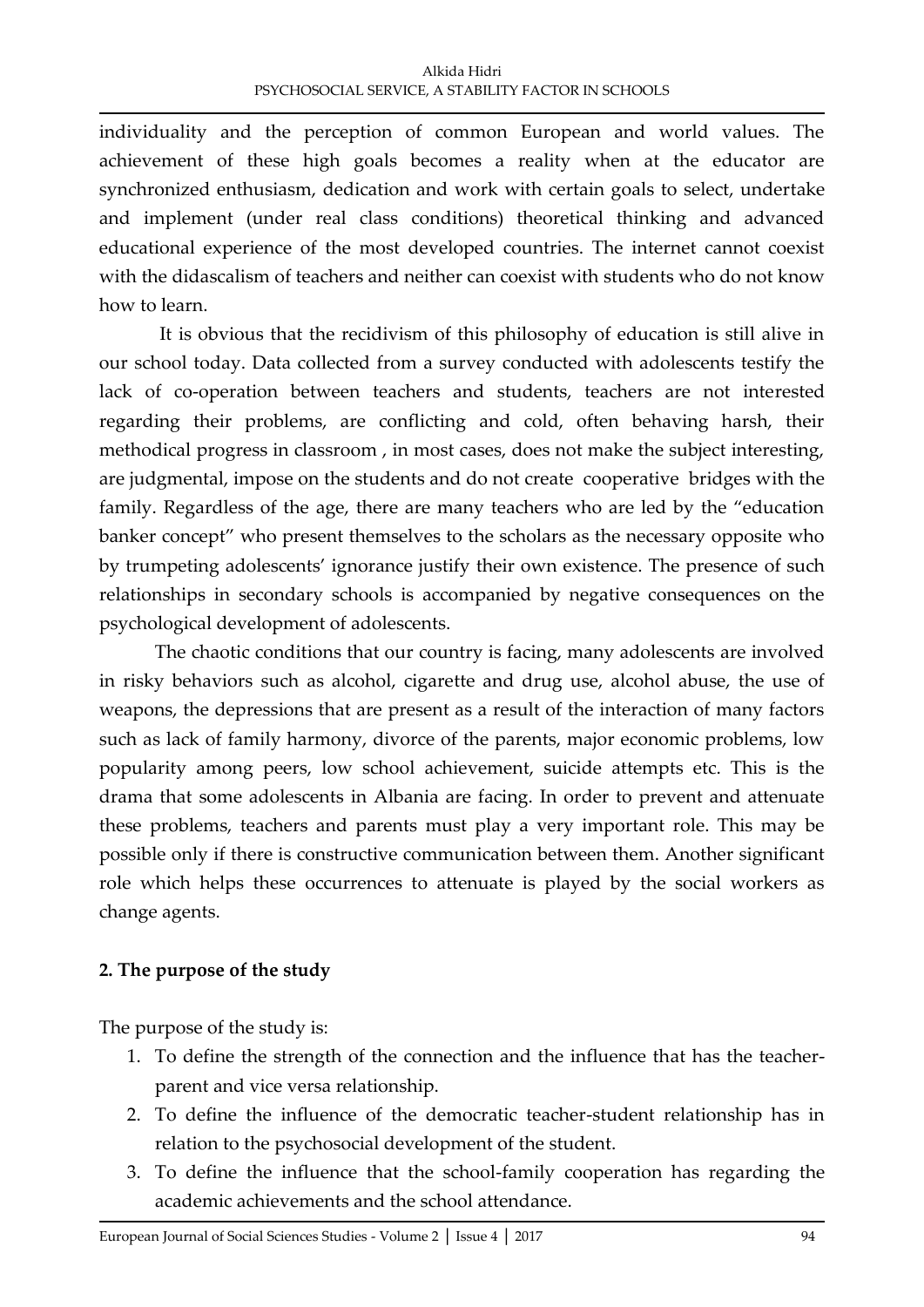- 4. To define the influence that the social worker has in the school in relation to the academic achievements and the school attendance.
- 5. To identify the differences of the actual level of the relationship between teachers and parents; (two dimensions: the cooperation and communication related to the academic achievements and the school attendance)
- 6. Parental involvement, as: parent-child discussion, familiar environment in supporting studying, parental involvement in the home-work process, parental expectations towards education, beliefs and attitude of their children.

# **3. Based on the reviewed literature, there were created these research questions and hypothesis**

Which are the reasons of the low percentage of school attendance? What is the influence that the teacher-parent relationship has in school attendance for adolescents? Is there a democratization of the relationship between teachers and students and which are the social consequences of the absence of these democratizations on adolescents? What is the influence that the absence of the authority has on this psychosocial development of the adolescents? Is there a cooperation between the school and the parents that prevents social problems of adolescents in schools from happening? What is the relationship between *academic achievements*, *adolescent school attendance* and *teacher-parent relationship* (two dimensions of cooperation and communication) based on the reporting of math's and native language's teachers?

Which is the role of social workers in our schools nowadays? Is the work between teachers, parents and social workers coordinated nowadays? Which is the influence of the social workers in school attendance and academic achievements?

*H1*. The level of academic achievements in school has to do with the cooperation between school and family

*H2*. The absence of democratization of the relationships between the teachers and the students leads to social consequences for adolescents.

*H3*. The institutionalized authority of the teacher in class has an influence on the psychosocial development of adolescents.

*H4.* The social worker influences the academic achievement and school attendance.

*H5.* The collaboration school-family prevents adolescent's social problems.

*H5*. The academic performance in school is related positively to the *teacher-parent relationship* (collaboration and communication) and negatively with their participation.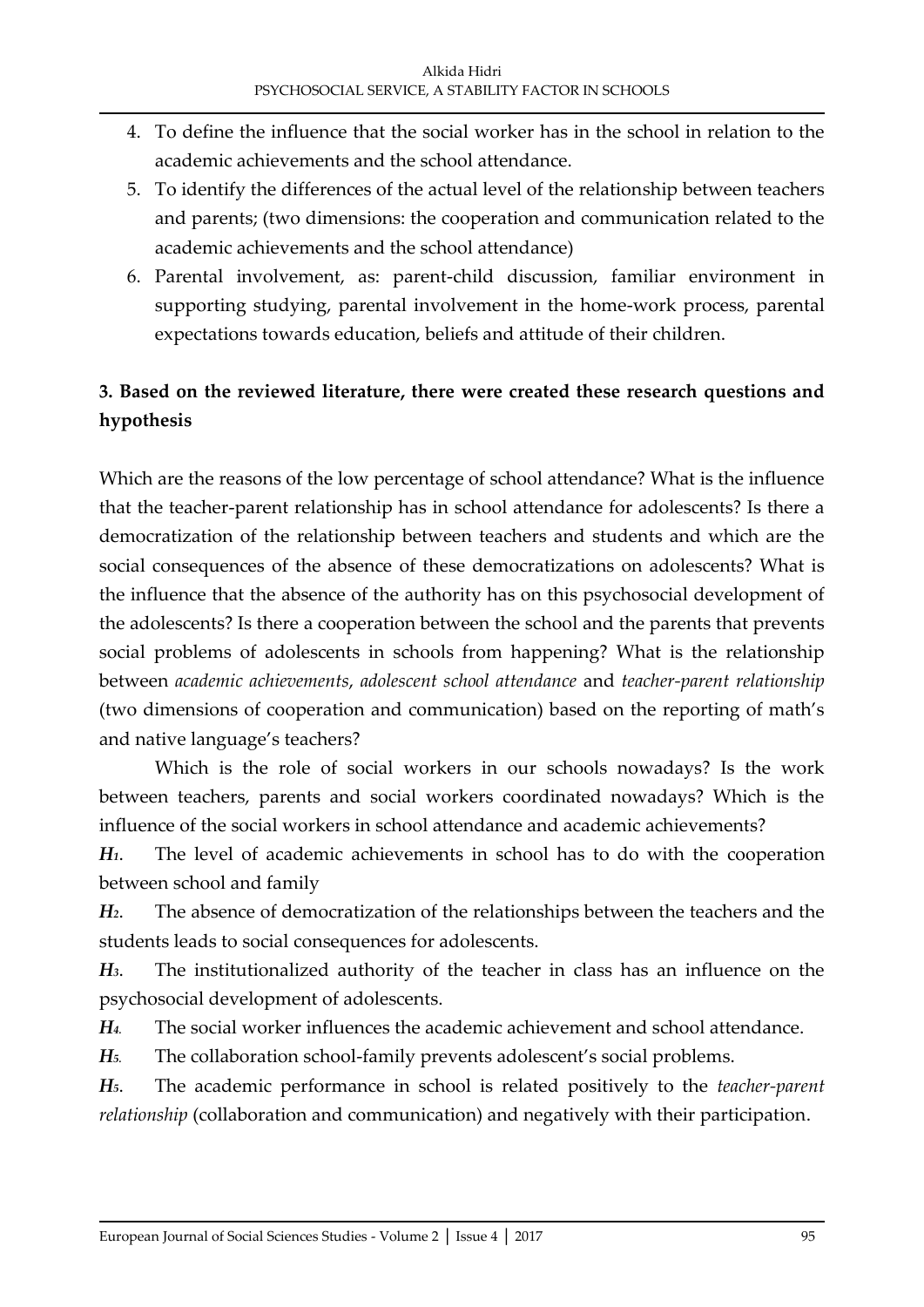### **4. Methodology**

The population of this study was  $9<sup>th</sup>$  grade students from one secondary school and three high schools in Elbasan and the sample selection were done randomly.

In order to achieve the main goals of this survey, there were handed out 100 questionnaires, in the respective schools. The questionnaire had 10 questions. There were different materials from pedagogical journals, publications of some of the greatest psychologists, materials from seminars organized by MES (Ministry of Education and Sport), study case at a mental health center.

The progress of this survey includes some main steps:

- 1. Recognizing, finding, reading and filing of the literature
- 2. The use of the questionnaires
- 3. Field work to know closer the problem, practice done at "Qemal Stafa" high school in Elbasan and in some schools of the municipalities of the region, like Shushice, Gjinar etj.
- 4. Collecting and analyzing the information.

### **5. Two words about Adolescence**

By knowing the main characteristics of this age and the psychological development of adolescents, we become more clear about the relationship that they build with their teachers or their peers, the presentations of themselves in interpersonal relationships, especially at school and the consequences that may be caused as a result of not having the needed attention and the care of the social actors that are closer to them.

Adolescence is a new stage of the social, emotional and intellectual development that helps young people grow adults. The researchers have define the age of 11-12 as the beginning of this stage of life (even though it is still debatable) and think that the ending limit corresponds on the period between 20 and 21 years old. It is the period that is defined as a short one but also a period which consists on a lot of changes that include a lot of biological, psychological, social and mental aspects. The human biopsychological world during this age gets restructured, formed and reformed with unusual rhythms which are often inconceivable by the adults and not fully explainable by the intellectual capacity of the adolescent.

The developments in adolescence are strongly connected to the social and psychological part and they are mainly reflected to the reports that the adolescents create with the adults or their peers, the way that they behave, their moral virtues that they determine in a small group with their friends, their difficulties and problems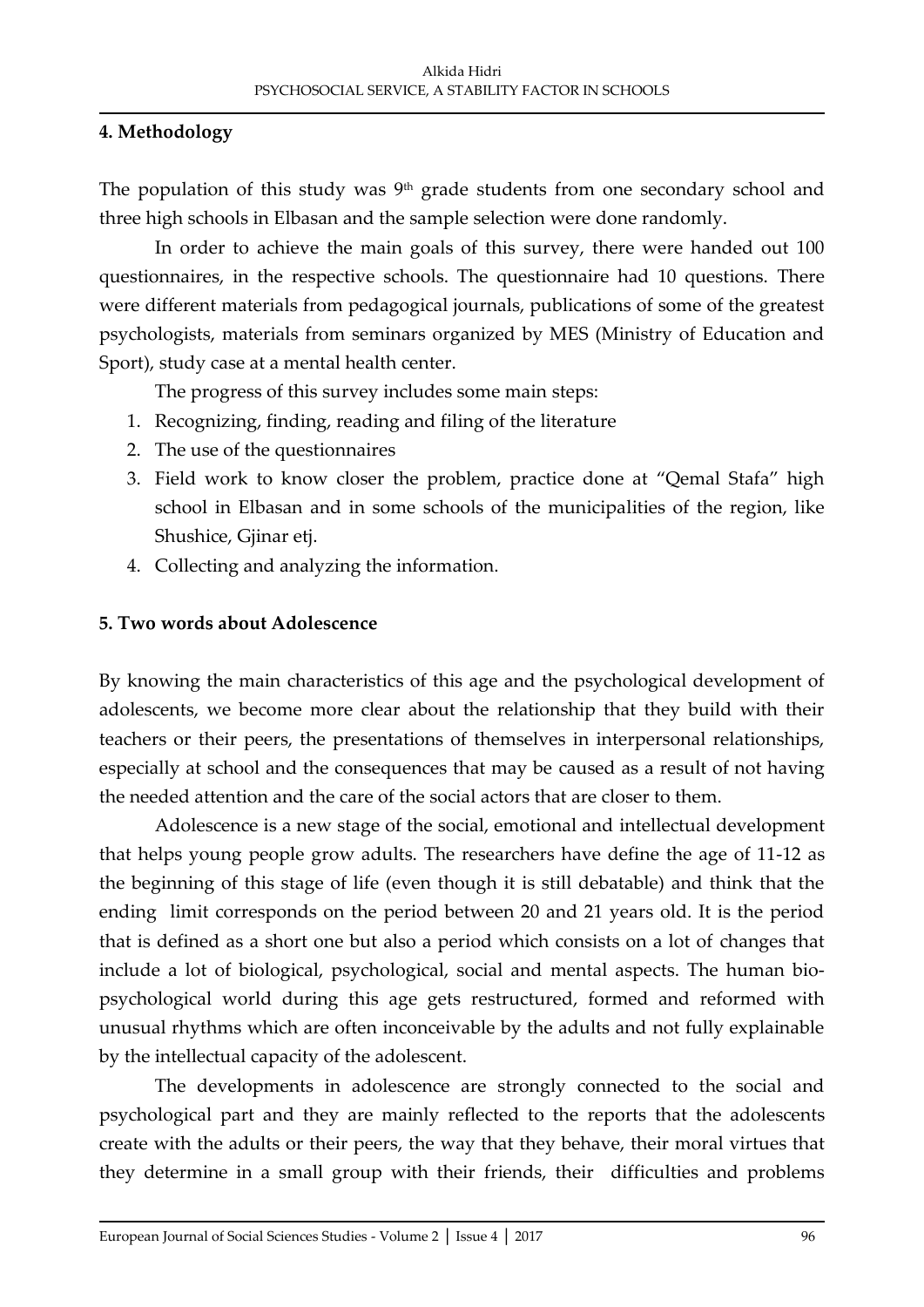related to their education and the way they put themselves in a companionship with people older than them.

The age of adolescence is a definitive period of the psychological shaping of the child. During this phase evolves the need to look inside of you, to compare yourself to the others, to explain different feelings and to appreciate your opportunities. This is the peak of the consciousness' shaping, which will be reflected in all the other social developments.

Adolescents have the ability to get into situations that oppose facts, which affects on the communication between parents and children. This is one of the reasons that adolescence is seen as the age of "crisis", "conflicts" and "frustration".

Adolescents start to compare their real parents to the perfect parents in their imagination. They are often critical towards all the social situations, including parents and their families. Fights start to be more usual during early adolescence. According to the researchers, these fights have a positive role, because they allow adolescents to test their independency in safe conditions of the family life.

According to the studies, adolescence is the stage where parents and children should negotiate. The adolescent should be more independent; parents should start looking at them as not very equal to theirselves, as an individual who has the right to share different opinions. When conflicts happen, their liberal concepts start to change and they gradually start to conform.

What characterizes the most the adolescent is the ego, the tendency that the adolescent has to exaggerate his/her importance, singularity and the seriousness of their social and emotional feelings. Their love is bigger than the one that has been experienced by their parents. Their suffer is much more painful than all the others.

Elkind sees two components of the egocentrism. *The tendency to create an imaginary audience.* Adolescents feel like they are in the center of the stage, meanwhile the other part of the world is constantly watching their attitude and their physical appearance. They think that the others are as fascinated with them as they are with themselves. They are not able to notice the difference between their concerns and the concerns of the others. Adolescents think that they are being constantly watched and judged by the others. This is the reason that explains some mood swings in adolescence.

*The personal fable* is related to the tendency that adolescents have to think about themselves with historical or mythical terms, the feeling that they are so special that they have to be excluded from the usual laws of the society that nothing bad can really happen to them that they will be forever there. As a result, they start to exaggerate their skills, the concept of being undefeatable or immortal. This idea of feeling immortal may be the basis of actions that may lead to risks, such as drugs, fast driving, the negligence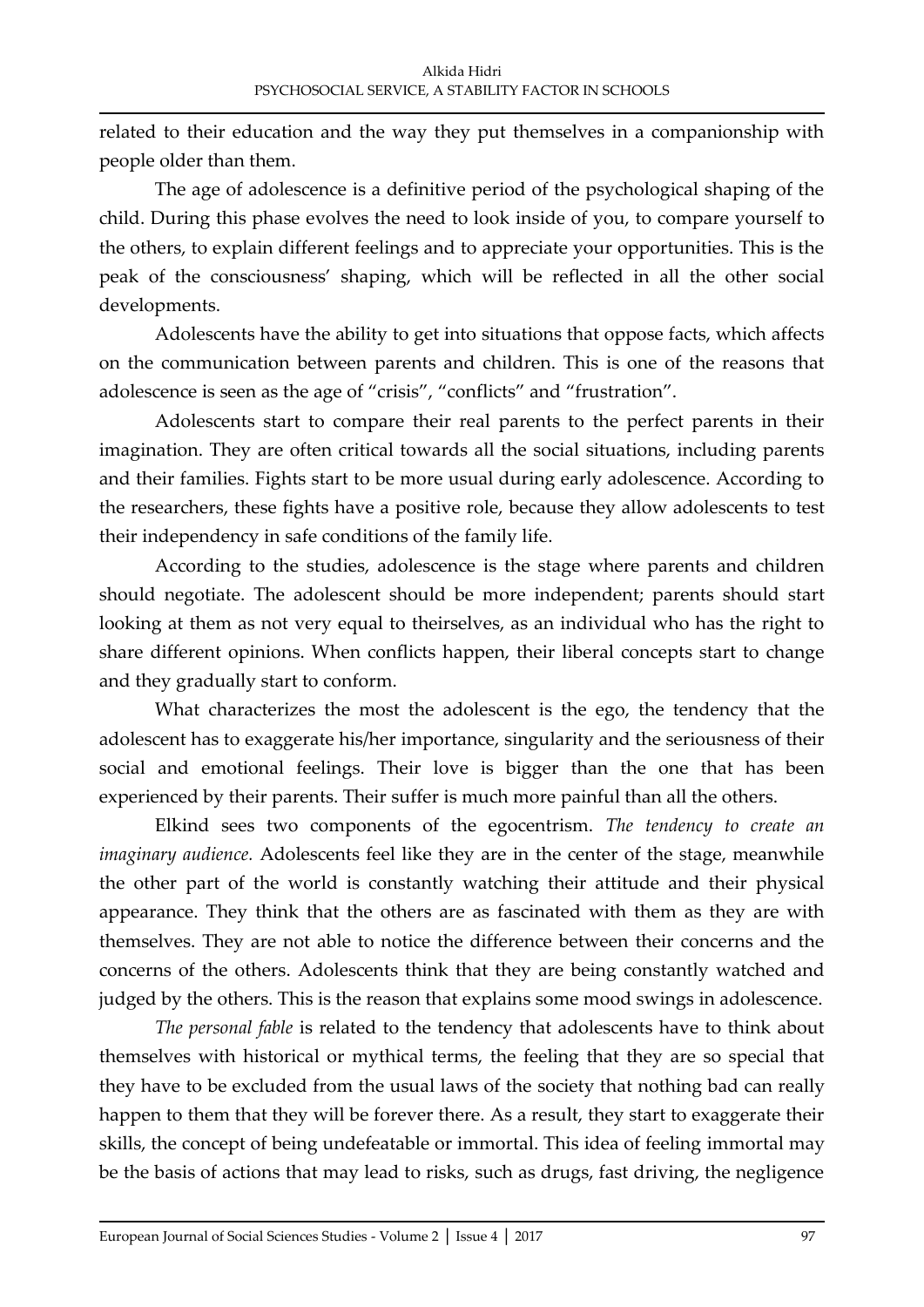towards risks that may come from sex etc. They just can't accept the fact that something bad may happen in the end.

Also, related to the personal fable, may also be the fantasy of being an orphan. Adolescents have the tendency to always think about their parents' weaknesses. Consequently, it's hard for them to perceive the fact that ordinary people like their parents have brought to life such special people as adolescents. As long as this cannot be possible, they start thinking that maybe they are orphans. Luckily, this ego starts to get vanished by the age of 15 or 16, when adolescents start to understand that they are not the center of attention, and, as a result, they are subjects of the laws of nature and society.

### **6. Results of the study**

### **6.1 Adolescents and the school**

The schools are places where the adolescents spend an important part of their time, which means that the effectivity and the benefit from schools should be very considerable. It is the place where adolescents create different social relations with teachers and their peers. The adolescents' communication at school has an importance in the building of the personality, because schools have a straight influence on students' attitudes. The new relations that adolescents build with teachers or their peers have double characteristics, work and personal relations. They get interlaced with each other and get into subordinate dependence. Adolescents' relations with teachers are mainly concentrated on work, accompanied by the warmth and the familiarity that make this bond more stable.

The attitude without any tact of the teacher, not having the right level of psychopedagogic qualification, not having the required acknowledge about individual characteristics of each student, not having the ability to get closer to the student, the tendency of not losing the "authority", the professional incapacity, not having the right dedication towards the spiritual world of the student himself, the formal didascalism etc, push the adolescent to create some distance from the teacher. This distance, not only doesn't help the teacher save his authority, but it also makes him lose it completely. To the student, the authority is the example with which he wants to identify himself, the ideal he wants to follow and gets dedicated to. The teacher's authority is mainly based on the professional and psychosocial superiority towards the student. As a result, a student from high school, that has requests related to the virtues of the authority, starts having doubts about the teacher's authority that may make him not accept the teacher when he acts formally and doesn't accomplish the requests of the adolescent. As long as the purposes are the same ones, the distance created from the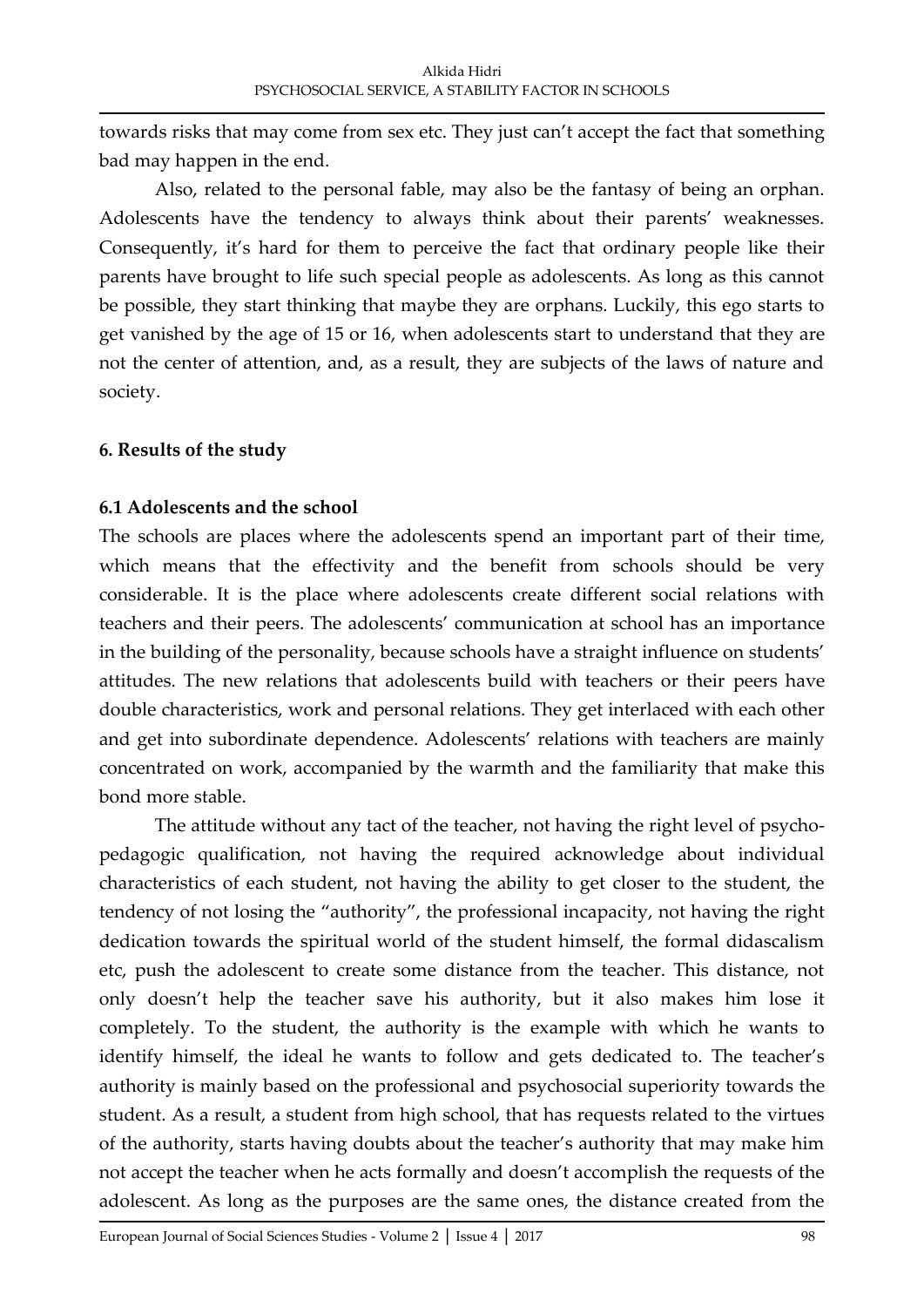communication of the teacher cannot be justified. The more a student learns, the smaller is the difference between him and the teacher, the more he starts being like the teacher and starts accepting his authority.

Another important thing about teacher-students relationship is the ability that a teacher has to know, fit or understand the student. The internal position of a student is the position he decides to have towards the contrast between the current and the wished position he has or wants to have in life.

The contradiction between the reality and the wish, between the current and the desired position, makes the adolescent have another attitude towards himself and towards the others. The teacher's request gets accepted from the adolescent only if it is an internal request towards him. This can be accomplished when the adolescent achieves to take the position that he wants, fits in with his internal position and solves the problem between the reality and his wishes. This way, the teacher, by knowing the real position and the goals of the student, can affect him in a positive way and can also improve the virtues of his authority.

It is up to the teacher to rebuild the student's internal position and way of thinking, making him get closer to the reality. In the communication between adolescents and teachers, the teacher's qualities of his personality have a great impact, especially when these requirements start coming from the adolescents.

## **6.2 School-family cooperation**

One of the main weaknesses during the character-building of the adolescent is the absence of communication and cooperation between the two main social institutions which are school and family. Because, after all, the two main teachers are the parents and the school.

At school, more than everywhere else are seen different attitudes and different ways of thinking, which, among the other thing, are an immediate; reflect of the relationship between the parents. The teachers are the first witnesses of the family dramas, because each one of them gets immediately reflected to the adolescent.

The studies with pedagogical and social characters have highlighted that schools improve the quality of family life (they allow adolescents to have a more colorful life and make the relationships between parents and students stronger). The thought that now, in a pluralist society, the communication school–family doesn't have the same importance as it used to have in the communist society, is completely wrong.

It's true that nowadays the teachers, the students and the parents have another political, economic and social status compared to the 90s. Their activity in the market economy conditions is freer. The contacts with the civilized world are more usual and there is enough information for every category. There are not pioneer or youth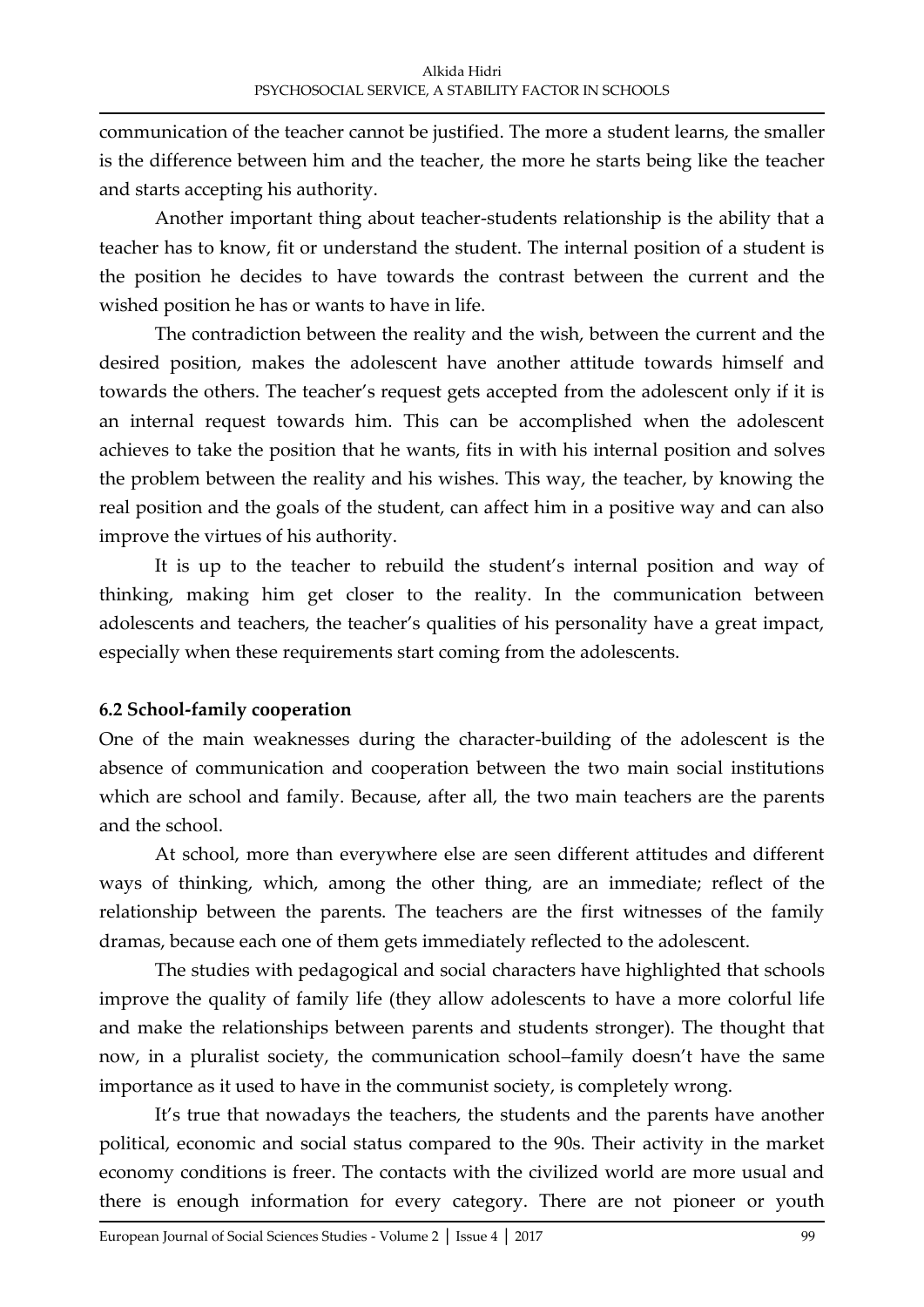organizations anymore, but the educational system of schools and the importance of the family cannot be reduced.

If there is a decrease, it is related to other economic, political, social or psychological factors, where main ones are:

- The individualism and indifferentism were shown after 90s from parents and teachers towards school problems related to the students.
- The fact of not having enough information regarding the rules of democracy and the positive experience of the western countries in this field.
- The mentality of parents who think that school must be able to solve everything.
- Inconsistency between the deep changes that the society, our family and the teacher-parent relations have nowadays gone through.

Communications between teachers and parents are expressions of the social and professional relationships that exist between them. They express the character of these relationships, but also have influence on those who communicate and can change these relations.

## **7. Conclusions**

- The democratic society is the reflection of the western civilization's virtues, it's the society that guarantees freedom and the human rights. Following this path, there's a lot to do in Albania. This can be noticed in every interpersonal or institutional relationship. School is also part of this reality, because it provides the most important hearth for the next generations' education.
- This task unfolds and makes efforts to explore the multidimensional problems that the Albanian schools are facing these years, problems that consist on teacher-student relationship and on the cooperation between school and family. Nowadays, these relationships are in a transitional phase between conservatism, authoritarianism and democracy.
- The improvement of these relationships is conditioned, apart from other reasons, by the recognition and acknowledges of the characteristics of the adolescent's personality who is experiencing the crisis of identity, fights to be considered and treated as an adult, doubts all the moral norms and values, supports the new trends etc. Educational work with an adolescent will never be successful without knowing and supporting him on his positive aspects, without forgetting that his social sense constitutes the "barometer of normality".
- Our teaching and learning system will not only be reduced to the preservation and development of scholars' intellectual curiosity but also to their ability to learn independently, to think in an ecliptic way, to understand the complexity of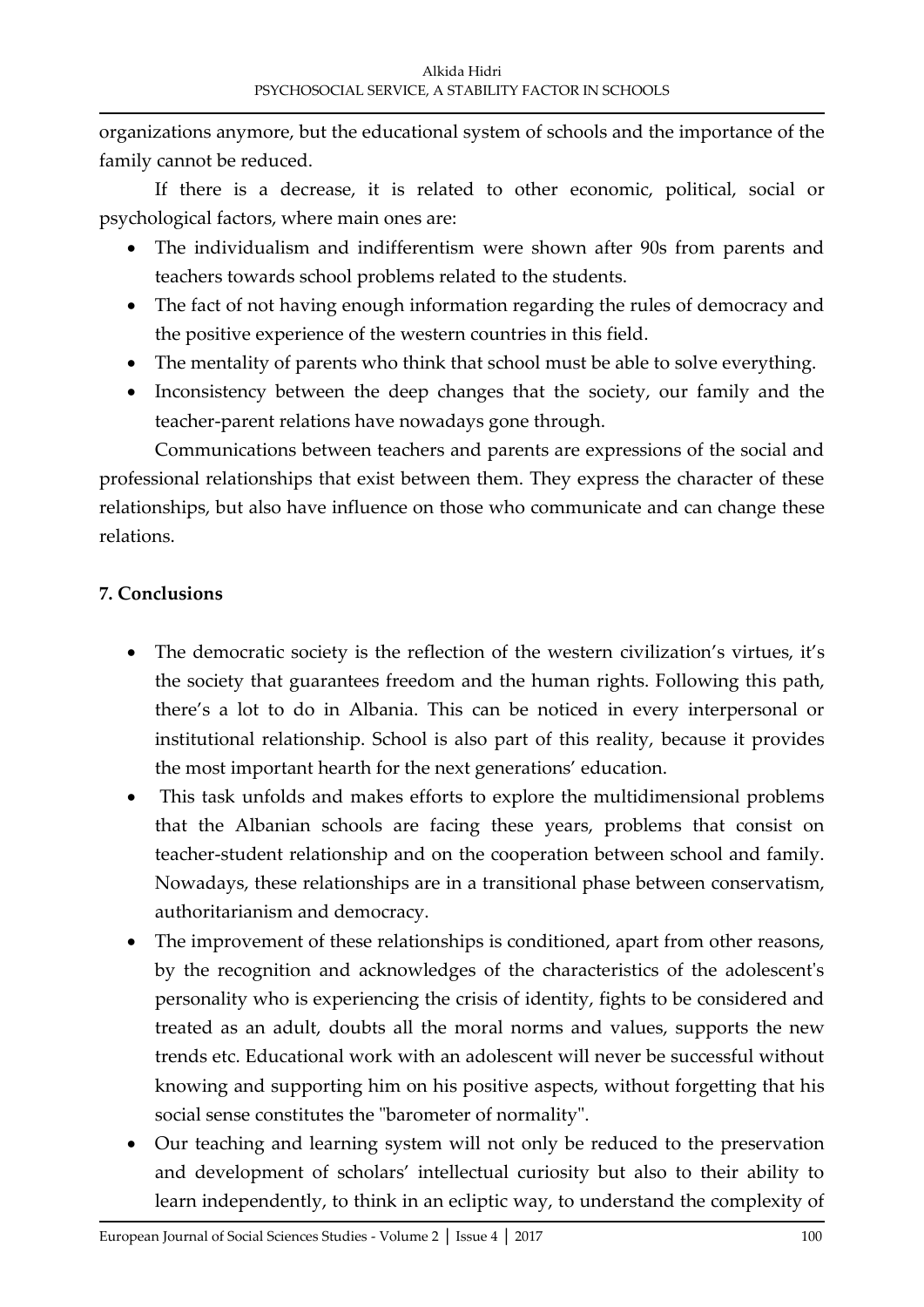the social world, to recognize and accept the individuals of other places, to develop the individuality and the perception of common European and world values. Achieving these high goals becomes a reality when the educator synchronizes enthusiasm, dedication and work with certain goals to select, undertake and implement (under real classroom conditions) theoretical thinking and advanced educational experience of the most developed countries. The internet cannot coexist with the didascalism of teachers and neither can coexist with students who do not know how to learn.

- During 45 years of communism, our school achieved some high goals related to the massification and creation of all the links for a complete education system. But, unfortunately, by being in service of the communist party (PPSH), the democratic spirit got asphyxiated by the Marxist-Leninist ideology, an antihuman process that was legitimitated after the revolutionary triangle teaching-productive work-military physical education, permeated by the Marxist-Leninist axis and the lessons of comrade Enver. Through this asphyxiated atmosphere, were build the connections between teachers and students. As a result, the initiative, the liberal way of thinking and the human rights were suppressed.
- It is obvious that the recidivism of this philosophy of education is still alive in our school today. Data collected from a survey conducted with adolescents testify to the lack of co-operation between teachers and students, teachers are not interested in their problems, are conflicting and cold, often behaving harsh, their methodical progress in classroom, in most cases, does not make the subject interesting, are judgmental , impose the students and do not create cooperative bridges with family. Regardless of the age, there are many teachers led are led by the "education banker concept" who present themselves to the scholars as the necessary opposite who by trumpeting adolescents' ignorance justify their own existence. The presence of such relationships in secondary schools is accompanied by negative consequences on the psychological development of adolescents.
- In the chaotic conditions in which our country is situated, many adolescents are involved in risky behaviors such as alcohol, tobacco, and drug use, alcohol abuse, the use of weapons, the depressions that are present as a result of the interaction of many factors such as lack of family harmony, divorce of the parents, major economic problems, low popularity among peers, low school achievement, suicide attempts etc. This is the drama that some adolescents in Albania are facing. In order to prevent and attenuate these problems, teachers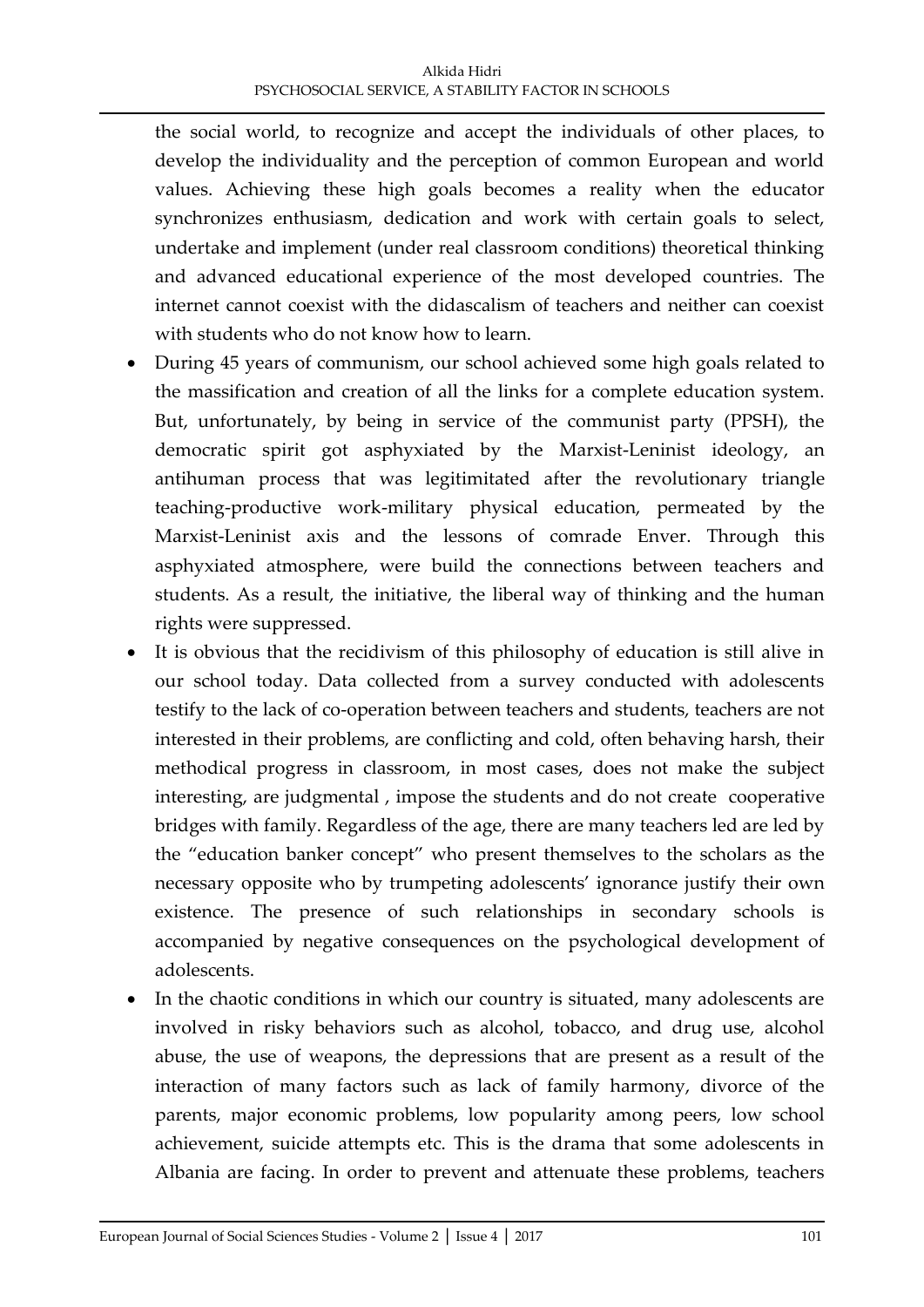and parents must play a very important role. This may be possible if there's constructive communication between them.

- Another significant role which helps these occurrences to attenuate is played by the social workers as change agents. The psychosocial service at school is part of the school as an institution. It's also a good thing the fact that the Albanian legislation has supported this service to be part of the schools.
- The social worker is very important in high schools nowadays. He helps the students to take the maximum from the school years and help them to solve their problems. Social workers are catalysts in the democratization of the relationships between teachers and students, offer consultancies, show special care and help students solve their social problems in their families.

## **References**

.

- 1. Freire, Paulo (1993) Pedagogy of the Oppressed, Continuum Books, New York.
- 2. Huitt, Bill (2005) Humanistic Approaches to Teaching, Harvard University.
- 3. Brooks, J. and Brooks, M. (1993) In search of understanding. The case for Constructivist Classrooms, ASD.
- 4. Billingtone, Dorothy (1995) Seven Characteristics of Highly Effective Adult Learning Programs.
- 5. Smith, M, K (1999) "Learning Theory", the encyclopedia of informal education.
- 6. Staudt. M, (1995) Social Worker in the Schools, in the social Services, An Introduction Fourth Edition, p.115-116, 1995.
- 7. Palomba Geremia, Vadopivec Milan (2001) Financing, Efficiency, Equity in Albania Education, The World Bank, Washington, D.C.
- 8. Adler, Alfred (2005) Psikologjia Individuale ne Shkolle dhe Psikologjia e Edukimit, "Kristalina-KH", Tirane.
- 9. Kambo, Enriketa (2005) Arsimi ne Shqiperi (1945-1960), "Mesonjetorja", Tirane.
- 10. Piaget, Jean (2005) Mbi Pedgogjine, "Kristalina KH", Tirane.
- 11. Dragoti, Edmond (1999) Adoleshenti, "Albdesing", Tirane.
- 12. Siegel, C., Atkinson, C., & Carson, L.G (1995). In J. E. Tropman, J. Lerlich, & J. Rothman (eds.), Tactics and techniques of community intervention